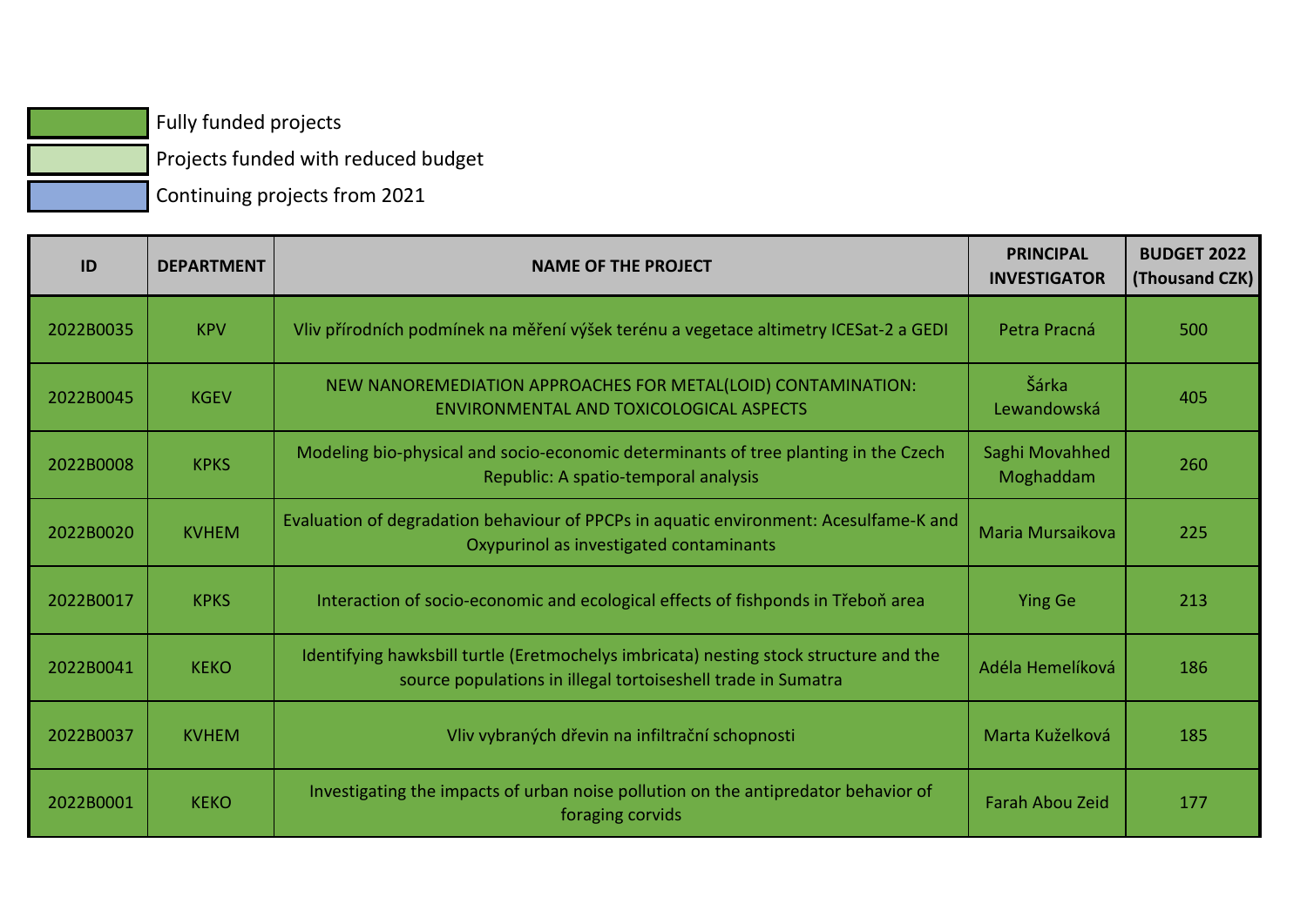| 2022B0006 | <b>KPKS</b>  | Uplatnění přírodních pochodů při obnově posttěžebních lokalit                                                                                                                                    | <b>Gleb Tugushev</b>    | 177 |
|-----------|--------------|--------------------------------------------------------------------------------------------------------------------------------------------------------------------------------------------------|-------------------------|-----|
| 2022B0003 | <b>KPV</b>   | SPACES: testing the SPectral variation hypothesis ACross Ecological Scales                                                                                                                       | <b>Michela Perrone</b>  | 175 |
| 2022B0004 | <b>KVHEM</b> | Novel synthesis technique and modeling of banana peel composite for adsorption of Cu2                                                                                                            | Nayan Kumar             | 155 |
| 2022B0042 | <b>KEKO</b>  | How to select the most cost-effective method for DNA extraction? Comparative analysis<br>of four methods                                                                                         | Karolina Mahlerová      | 151 |
| 2022B0031 | <b>KVHEM</b> | Estimation of tropical oceanic precipitation: A multi-datasets approach                                                                                                                          | Rajani Kumar<br>Pradhan | 148 |
| 2022B0038 | <b>KVHEM</b> | Kilometre-Sized Flows on Mars: Controlling Factors and Geomorphology                                                                                                                             | Vojtěch Cuřín           | 128 |
| 2022B0039 | <b>KVHEM</b> | Assessment of intensification in regional hydrological cycle inferred from paleolake<br>records in central Europe                                                                                | Shailendra Pratap       | 127 |
| 2022B0026 | <b>KPV</b>   | Historické krajinné prvky v prostoru maloplošných chráněných území                                                                                                                               | Jan Fišer               | 124 |
| 2022B0028 | <b>KAE</b>   | The mechanism of removal of Pharmaceuticals and personal care products (PPCPs) in<br>constructed wetlands (CWs) under aerobic and anaerobic conditions                                           | <b>Tongxin Ren</b>      | 120 |
| 2022B0007 | <b>KPKS</b>  | Stanovení rozdělení frakcí vodo-stabilních půdních agregátů pro půdní typy v odlišných<br>klimatických podmínkách s porovnáním rozdílného využívání půdy a zjišťování přítomnosti<br>mikroplastů | Radek Klíč              | 88  |
| 2022B0034 | <b>KAE</b>   | Časoprostorové změny ve vývoji trvalých travních porostů na území ČR                                                                                                                             | Helga Lehm              | 87  |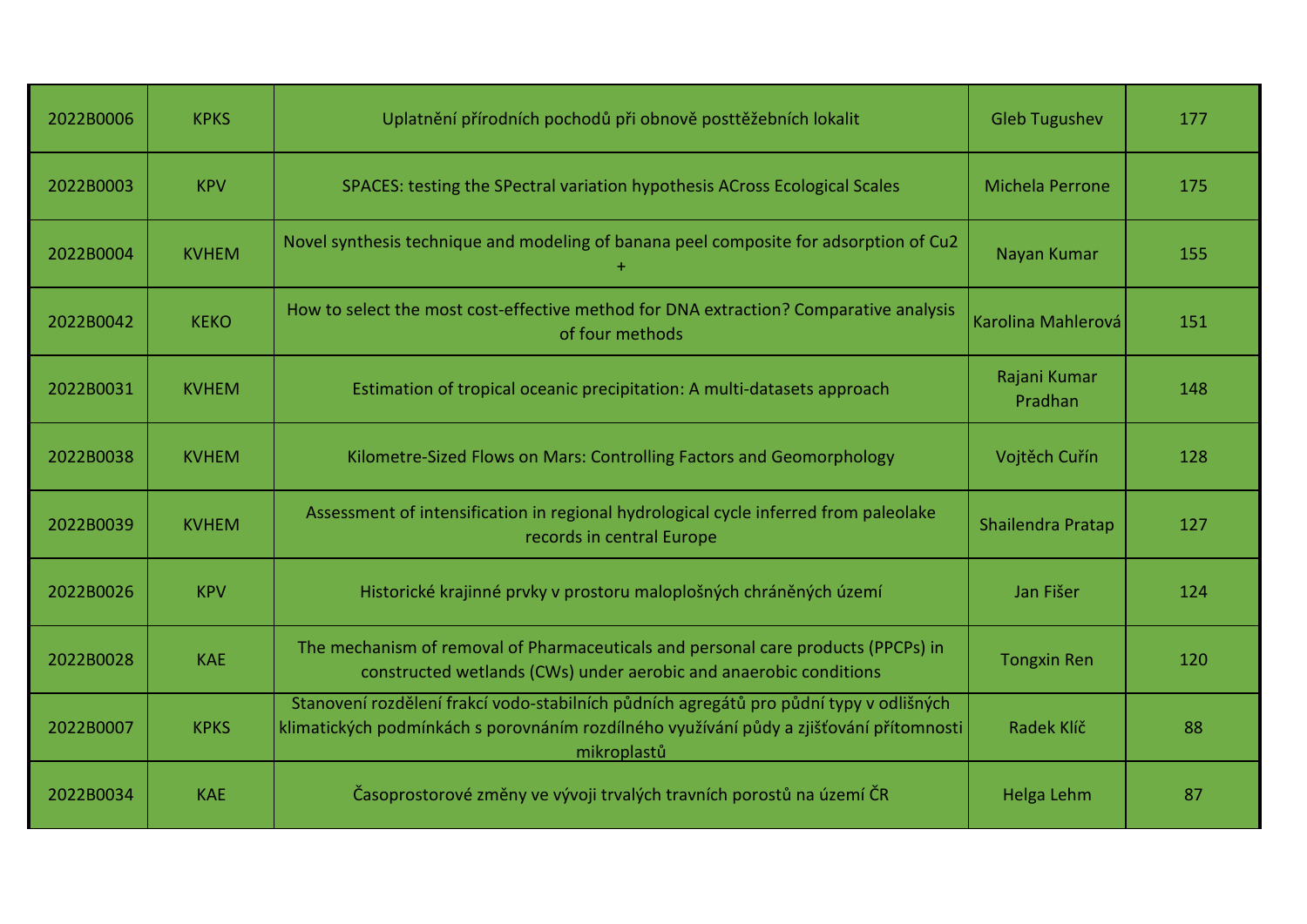| 2022B0002 | <b>KGEV</b>  | Improved biochar composition that increases nutrient availability in drought soil and plant<br>growth                               | Carol Omara-<br>Ojungu  | 70  |
|-----------|--------------|-------------------------------------------------------------------------------------------------------------------------------------|-------------------------|-----|
|           |              |                                                                                                                                     |                         |     |
| 2022B0040 | <b>KPV</b>   | Modelování distribuce vybraných druhů ptáků v rozdílných typech habitatů s přispěním<br>dat o spektrální heterogenitě prostředí     | Dominika<br>Prajzlerová | 280 |
| 2022B0021 | <b>KAE</b>   | The Role of Biofilter Design on Greywater Treatment Efficiency                                                                      | Fatma Öykü Cömez        | 184 |
| 2022B0023 | <b>KAE</b>   | Vliv faktorů klimatické změny na příjem cesia a stroncia C3 a C4 rostlinami                                                         | Šárka Gábová            | 179 |
| 2022B0012 | <b>KPV</b>   | Could be species distribution models affected by positional uncertainty in species<br>occurrences still ecologically interpretable? | Lukáš Gábor             | 178 |
| 2022B0010 | <b>KAE</b>   | Indoor air quality of museums and libraries                                                                                         | Marie Válová            | 154 |
| 2022B0025 | <b>KPV</b>   | Dálkový průzkum Země jako nástroj pro detekci kvalitativních a kvantitativních změn ve<br>vybraných biotopech ČR                    | Jan Procházka           | 145 |
| 2022B0036 | <b>KAE</b>   | Application of ionic liquids for acid gases removal: a computational study                                                          | <b>Xuejing Kang</b>     | 139 |
| 2022B0018 | <b>KVHEM</b> | Reconstruction of high-resolution glaciers mass balance over the alps using machine<br>learning regressionfrom 1951-2021            | <b>Ujjwal Singh</b>     | 135 |
| 2022B0019 | <b>KVHEM</b> | Software pro vyhodnocení hydrodynamických zkoušek                                                                                   | Václav Ficaj            | 111 |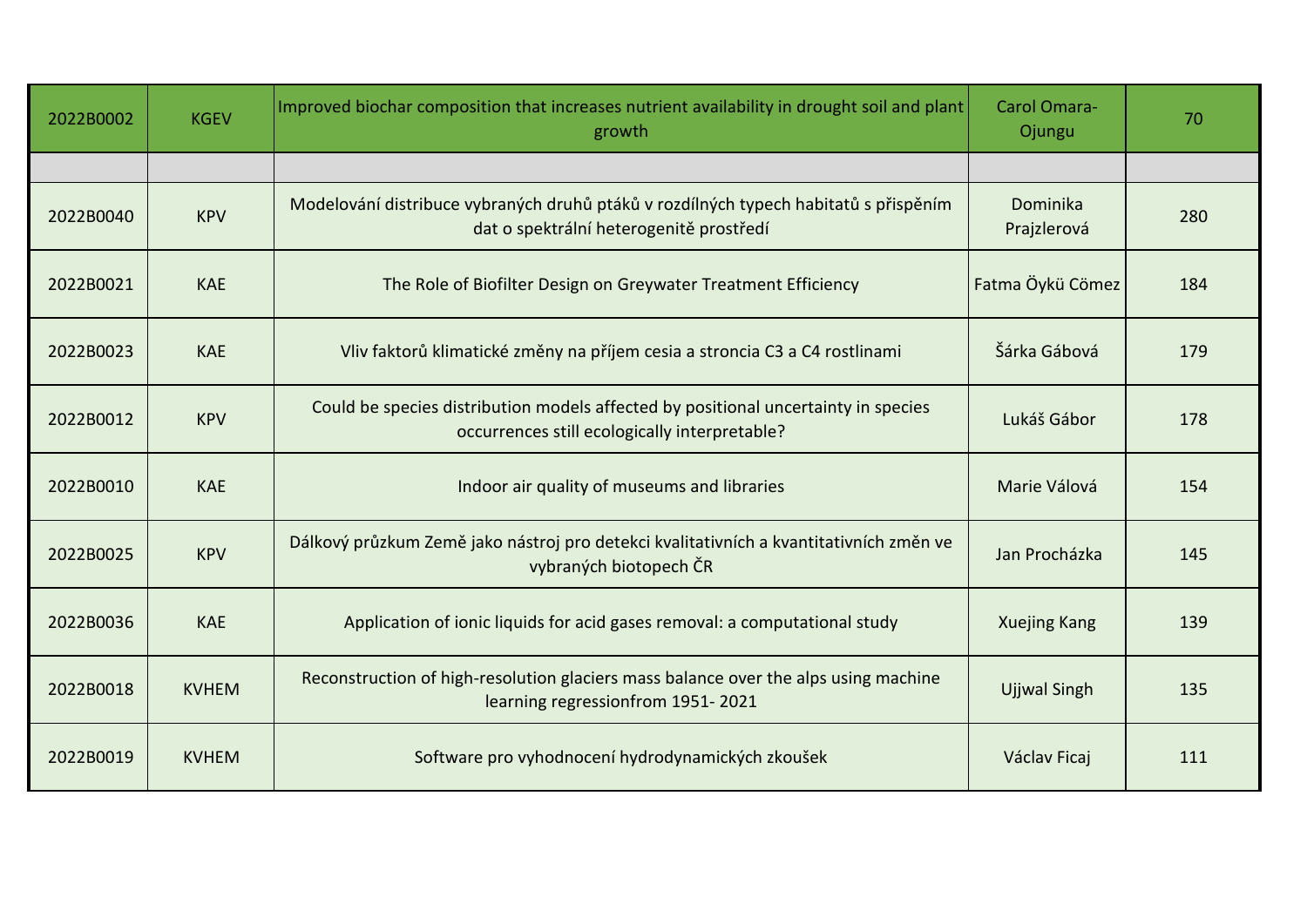| 2022B0027 | <b>KAE</b>  | Integrated approach for the enhancement of the elimination of nitrates and herbicides in<br>constructed wetlands for agricultural drainage treatment.                | Priyanka Kumari                  | 110     |
|-----------|-------------|----------------------------------------------------------------------------------------------------------------------------------------------------------------------|----------------------------------|---------|
| 2022B0015 | <b>KAE</b>  | Road transportation and its impact on bird diversity in rural settlements                                                                                            | Štěpán Hladík                    | 100     |
| 2022B0014 | <b>KPKS</b> | Correlation between land use and Ecosystems-Study for application of Green<br>Infrastructure for Sustainable Resilience Cities using Meta Analysis. European Cities. | Jenan Hussein                    | 27      |
|           |             |                                                                                                                                                                      |                                  |         |
| 2021B0030 | <b>KAE</b>  | Manganese oxides for the degradation of organic micropollutants in greywater:<br>implications for the intensification of constructed wetlands performance            | <b>Mayang Christy</b><br>Perdana | 192,635 |
| 2021B0037 | <b>KAE</b>  | Proximate causes and underlying driving forces of landscape change trees outside forest                                                                              | Kemal Onur Özman                 | 60      |
| 2021B0012 | <b>KEKO</b> | Intraspecific variability of thermal biology traits in Thanatophilus sinuatus (Coleoptera:<br>Silphinae)                                                             | Santiago Montoya-<br>Molina      | 166     |
| 2021B0013 | <b>KEKO</b> | Spatial distribution of beneficial arthropods and arthropod-provided ecosystem services in<br>agricultural landscapes                                                | Alfredo Venturo                  | 230     |
| 2021B0025 | <b>KEKO</b> | Specifics of parental care in uniparental waders                                                                                                                     | Lucie Pešková                    | 80      |
| 2021B0028 | <b>KEKO</b> | Attractive sinks in insect population - plasticity of habitat selection and larvae<br>performance                                                                    | <b>Anna Marie</b><br>Poskočilová | 182     |
| 2021B0036 | <b>KEKO</b> | Current distribution and strains identification of an amphibian pathogen with enhanced<br>methodology in the Czech Republic                                          | Roberto Chiara                   | 164     |